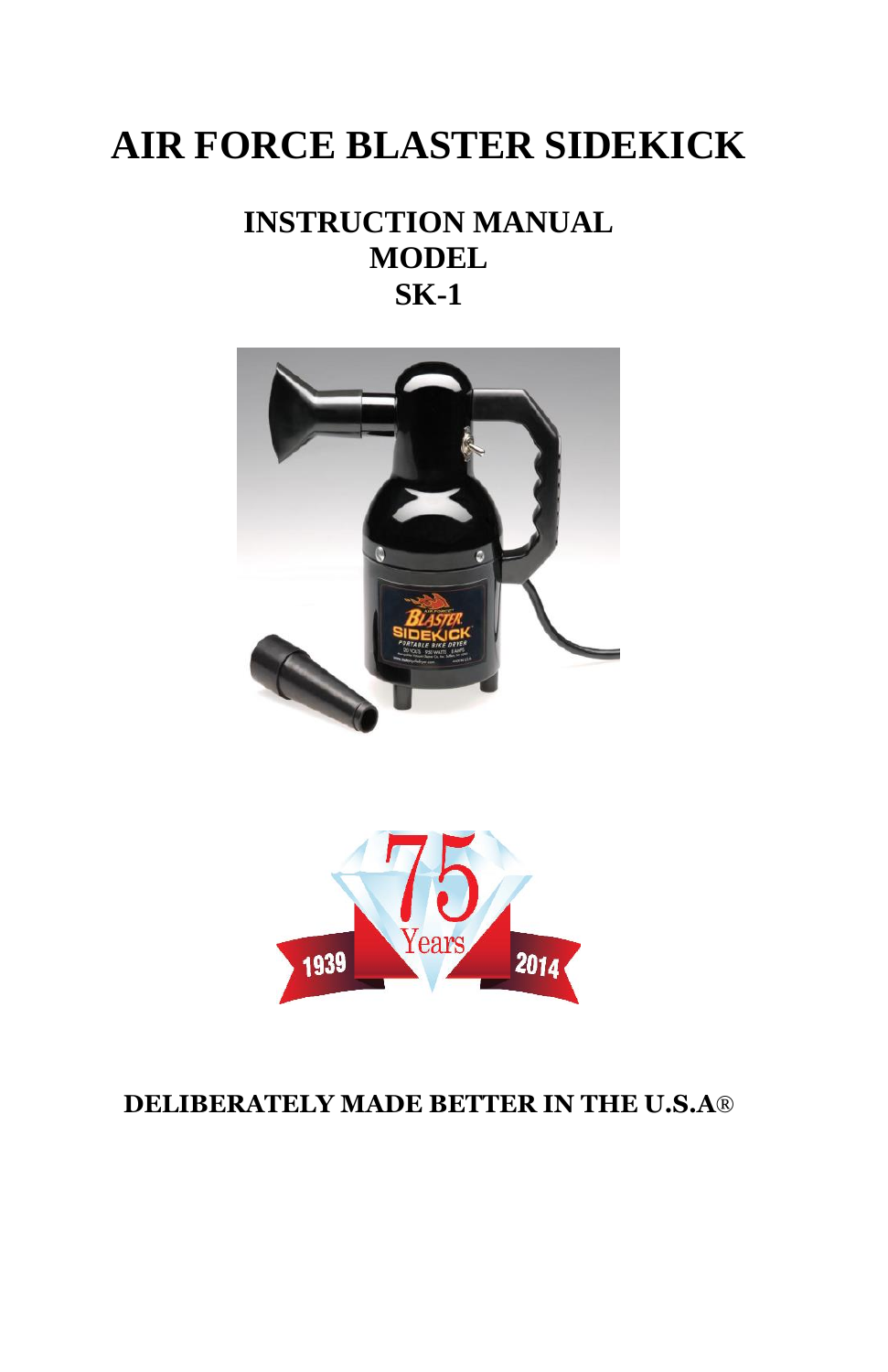**Before using, check your plug to make sure it is the proper voltage for your country.**



**UK plug 220-240 volt**



**EURO plug 220-240 volt**



**AUSTRALIAN PLUG 220-240**



**USA plug 110-120 can also be used in JAPAN**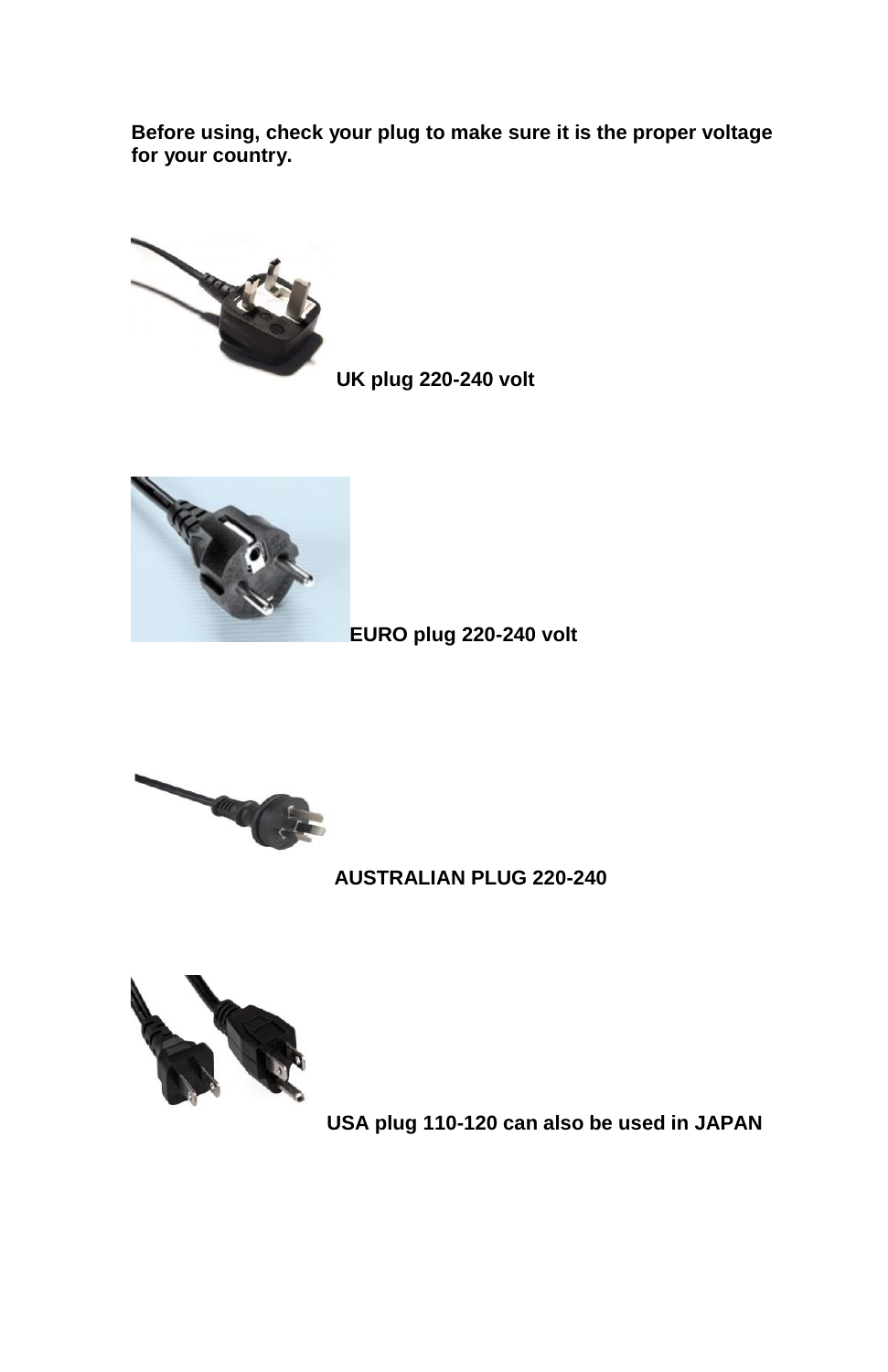# **AIR FORCE BLASTER SIDEKICK**



- **A. 1.3 HP Motor (MVC-308)**
- **B. On/Off Switch (MVC-74E)**
- **C. Handle (MVC-49A)**
- **D. Air Flare (MVC-195AB)**
- **E. Blower Nozzle (MVC-196AB)**
- **F. 14 inch Power Cord (MVC-285)**

**The BLASTER SIDEKICK is designed to cut drying time by as much as 75%. The BLASTER SIDEKICK dryer provides "Gentle Heat" and dramatic air velocity to dry motorcycles quickly and thoroughly.**

**DELIBERATELY MADE BETTER IN THE U.S.A.**®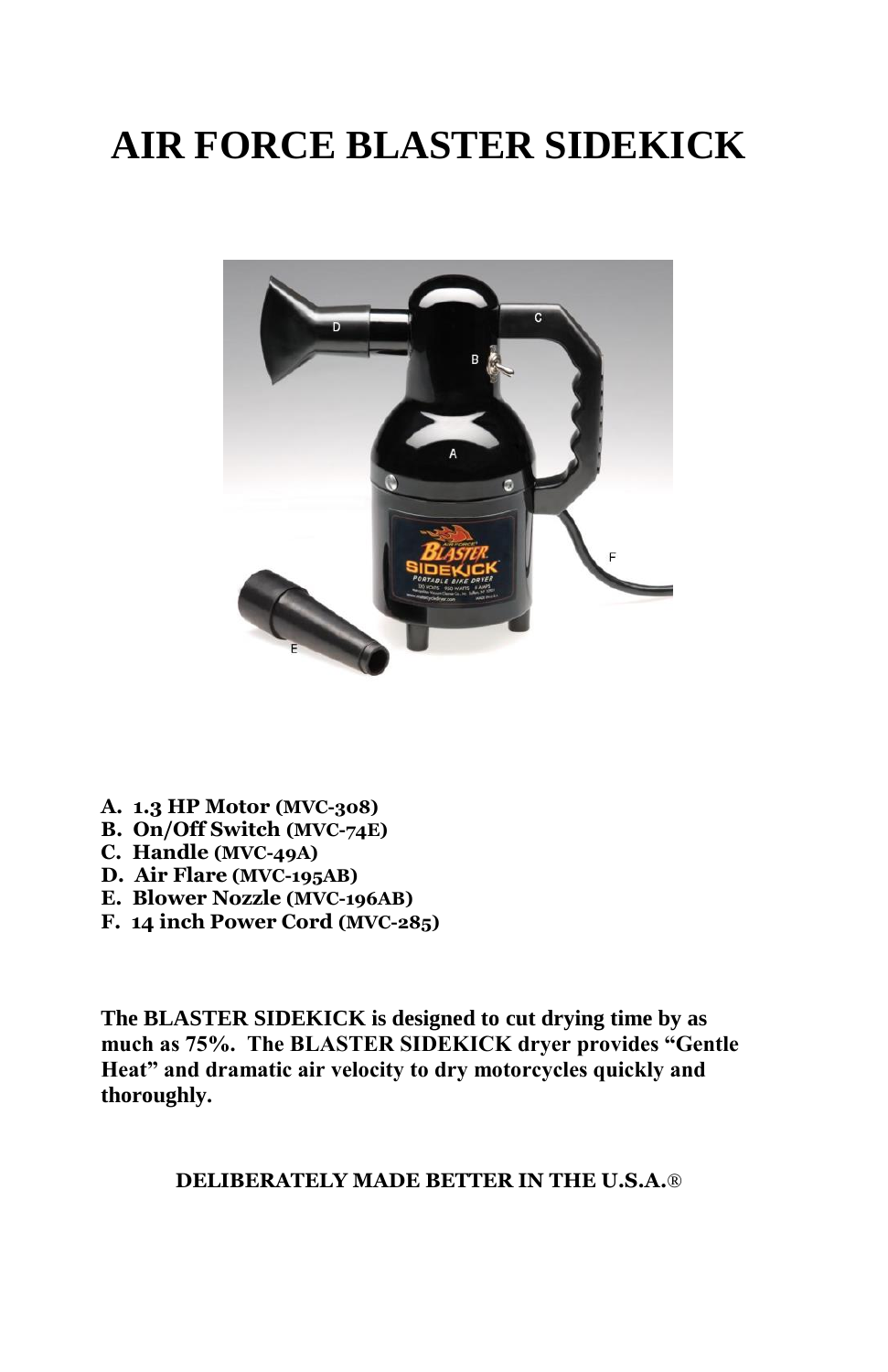### **\*\*\*READ ALL INSTRUCTIONS BEFORE USE\*\*\***

## **AIR FORCE BLASTER SIDEKICK Model SK-1**

**1. Insert the grounded plug of the Power Supply Cord (F) into a grounded three conductor 16/3 extension cord.**

**IMPORTANT: PRODUCT MUST BE GROUNDED.**

**WARNING: IMPROPER CONNECTION OF THE EQUIPMENT GROUNDING CONDUCTOR CAN RESULT IN A RISK OF ELECTRIC SHOCK!**

**2. Move your motorcycle to a dry area of the driveway or garage to eliminate risk of electric shock.**

#### **HOLD THE DRYER BY THE HANDLE**

**3. Start your Blaster Sidekick by pushing the On/Off Switch (B) up for On and down for Off.**

**4. The Blower Nozzle (E) and the Air Flare (D) fit directly at the end of the steel tube to control the air velocity.**

#### PLEASE NOTE:

DUE TO THE TREMENDOUS VELOCITY OF AIR PRODUCED BY THE AIR FORCE BLASTER SIDEKICK, YOU MAY EXPERIENCE SOME AIR VENTING BY THE SEAMS, THIS IS COMPLETELY NORMAL AND HELPS KEEP THE UNIT RUNNING EFFICIENTLY.

#### **FILTER LIFE IS DEPENDENT ON USAGE. CHECK AND REPLACE WHEN REQUIRED.**

**CAUTION: DO NOT DROP THIS APPLIANCE. MOTOR MALFUNCTION CAUSED BY PRODUCT BEING DROPPED IS NOT COVERED UNDER WARRANTY.**

#### **DELIBERATELY MADE BETTER IN THE U.S.A**®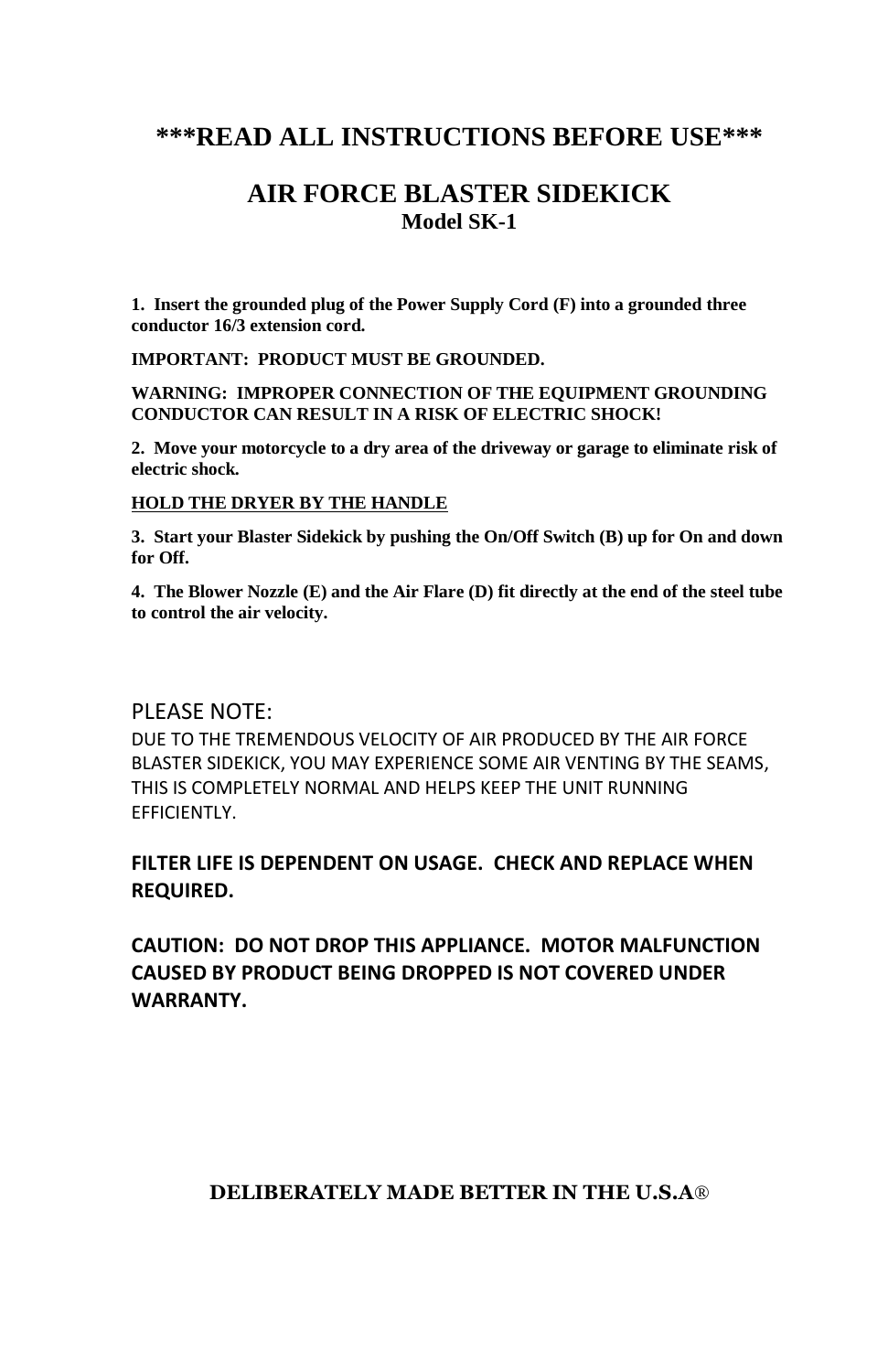Avant utilisation, vérifier votre fiche pour s'assurer qu'il est la tension appropriée pour votre pays**.**



Prise UK 220-240 volts



EURO prise 220-240 volts



Prise AUSTRALIAN 220-240



 USA bouchon 110-120 peut également être utilisé au Japon.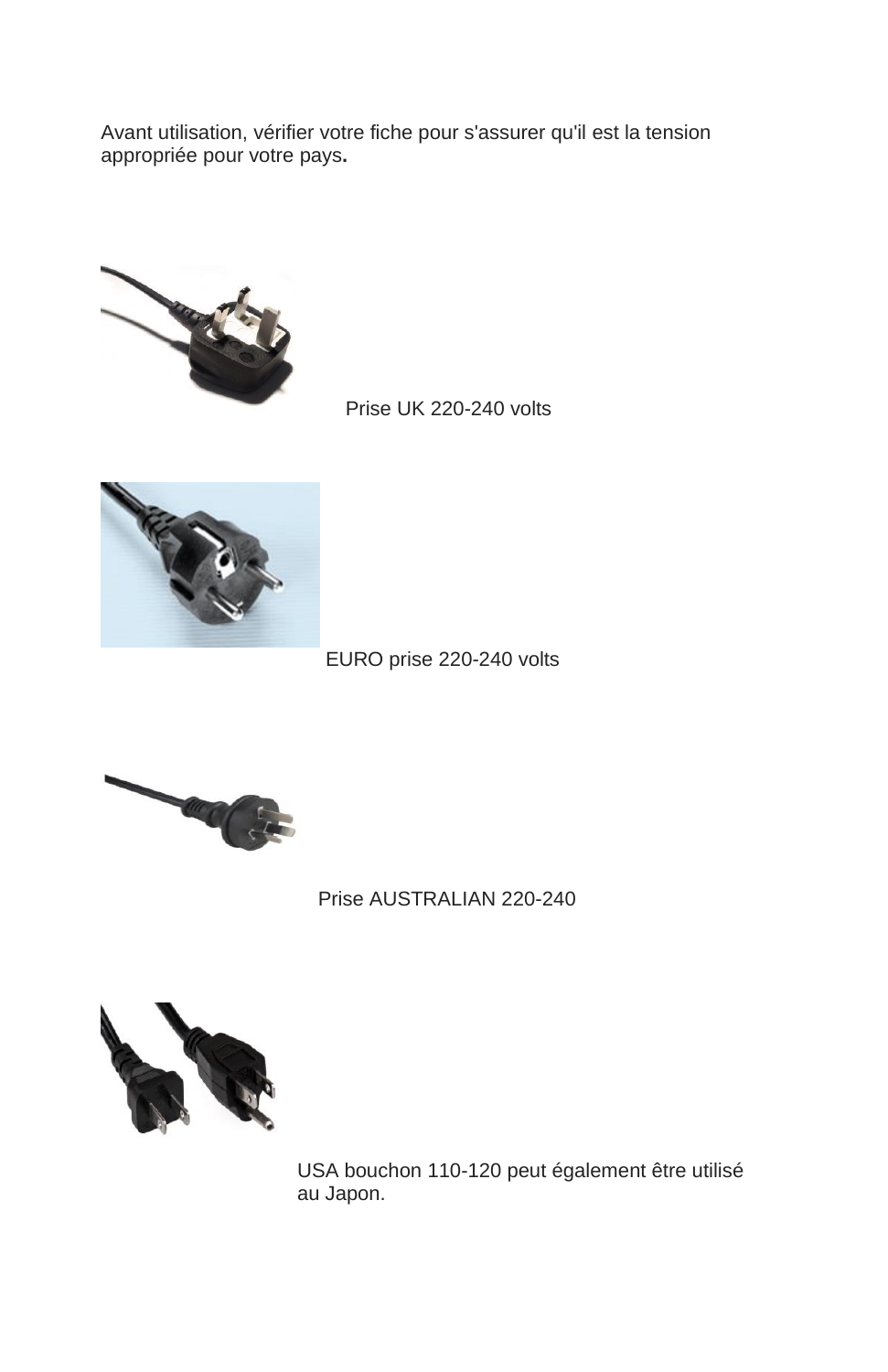# **AIR FORCE BLASTER SIDEKICK**



- A. 1.3 HP moteur (MVC-308)
- B. Interrupteur On / Off (MVC-74E)
- C. Poignée (MVC-49A)
- D. Air Flare (MVC-195AB)
- E. Buse de ventilation (MVC-196AB)
- F. 14 pouces Cordon d'alimentation (MVC-285)

Le SIDEKICK BLASTER est conçu pour réduire le temps de séchage par autant que 75%. Le sèche-linge BLASTER SIDEKICK offre "Douce chaleur" et la vitesse de l'air dramatique sécher motos rapidement et en profondeur.

Délibérément fait mieux dans le U.S.A. ®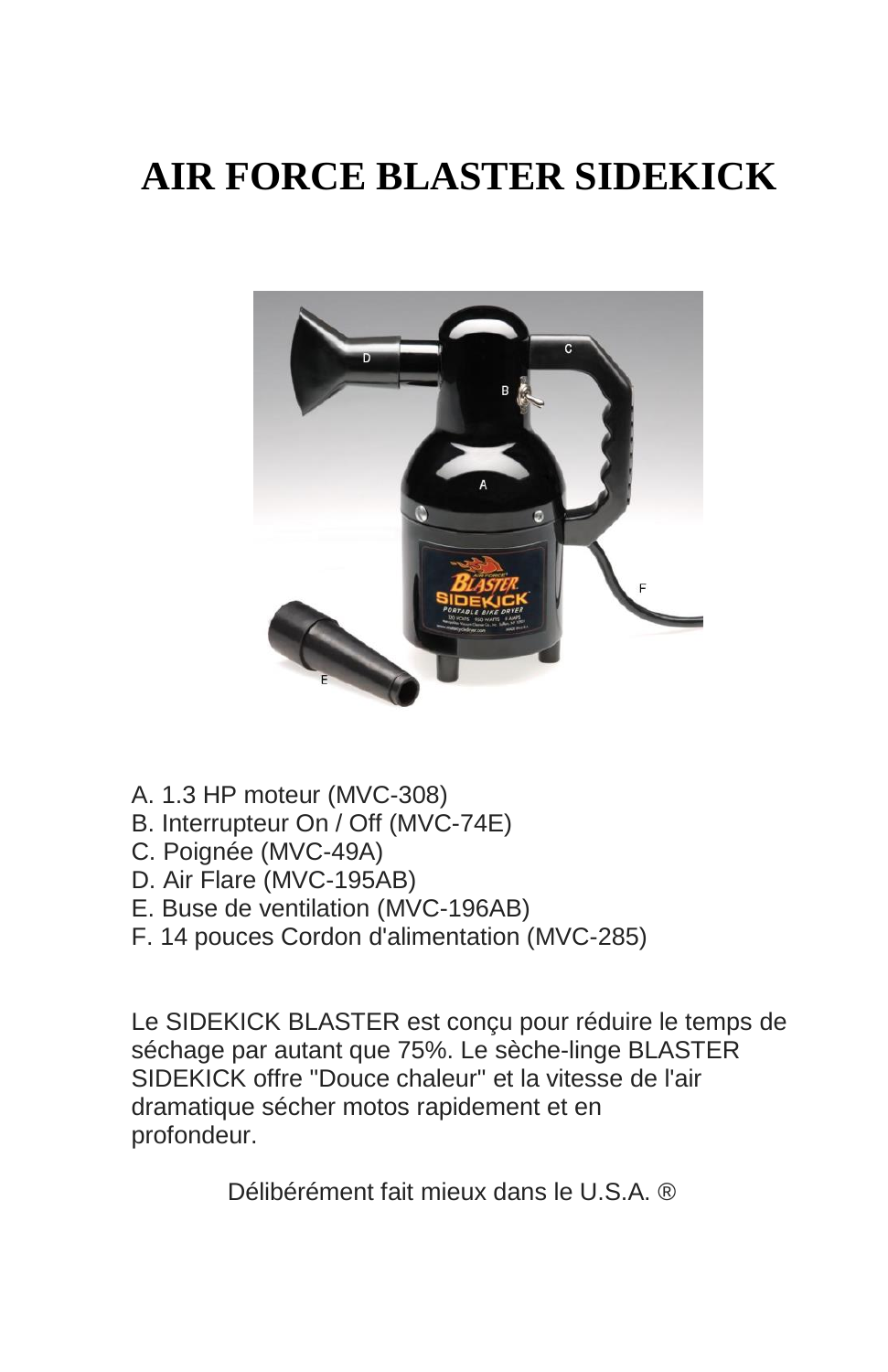### \*\*\*LIRE TOUTES LES INSTRUCTIONS AVANT UTILISATION\*\*\*

# AIR FORCE BLASTER SIDEKICK Modèle SK- 1

1. Insérez la prise de terre du cordon d'alimentation (F) dans un à trois conducteurs 16/3 rallonge mis à la terre.

IMPORTANT: PRODUIT DOIT ÊTRE MIS À LA TERRE.

AVERTISSEMENT: UNE MAUVAISE CONNEXION DU CONDUCTEUR DE TERRE PEUT CAUSER UN RISQUE DE CHOC ÉLECTRIQUE!

2. Déplacez votre moto à un endroit sec de l'allée ou garage pour éliminer le risque de choc électrique.

#### TENEZ LE SECHOIR PAR LE MANCHE

3. Commencez votre Blaster Sidekick en appuyant sur le commutateur marche / arrêt (B) pour Sur et en bas pour Off.

4. La buse de ventilateur (E) et la fusée de l'air (D) correspondent directement à l'extrémité du tube d'acier pour contrôler la vitesse de l'air.

#### S'IL VOUS PLAÎT NOTE:

DUE A LA VITESSE ENORME DE AIR REALISE PAR LA FORCE AÉRIENNE BLASTER SIDEKICK, VOUS POUVEZ RENCONTRER CERTAINS EVACUATION D'AIR PAR LES COUTURES, CECI EST TOTALEMENT NORMAL ET CONTRIBUE A GARDER L'UNITE FONCTIONNE EFFICACEMENT.

FILTRE VIE DEPENDENT DE SON UTILISATION. VERIFIER ET REMPLACER AU BESOIN.

ATTENTION : NE LAISSEZ PAS TOMBER CET APPAREIL. PANNE MOTEUR CAUSE PAR PRODUIT ETANT TOMBE NE SONT PAS COUVERTS PAR LA GARANTIE.

Délibérément fait mieux dans le U.S.A. ®